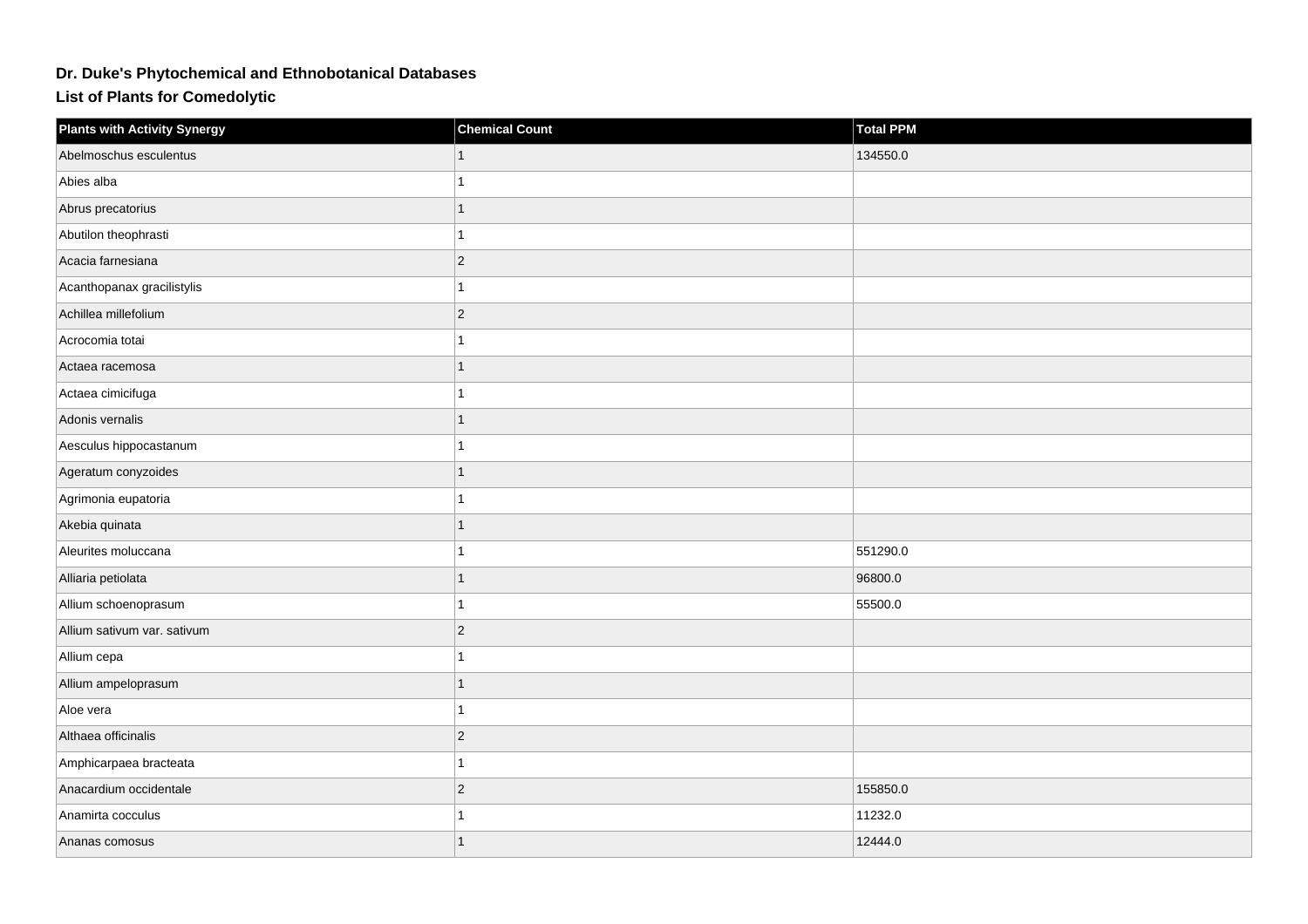| <b>Plants with Activity Synergy</b> | <b>Chemical Count</b> | Total PPM |
|-------------------------------------|-----------------------|-----------|
| Anethum graveolens                  |                       | 20794.0   |
| Angelica sinensis                   |                       |           |
| Angelica archangelica               |                       |           |
| Annona reticulata                   |                       |           |
| Annona cherimola                    |                       | 187000.0  |
| Anthriscus cerefolium               |                       | 137800.0  |
| Apium graveolens                    |                       | 116166.0  |
| Aquilegia vulgaris                  | 1                     | 129120.0  |
| Arachis hypogaea                    | $\overline{2}$        | 367346.0  |
| Arctium lappa                       | 1                     |           |
| Arctostaphylos uva-ursi             |                       |           |
| Areca catechu                       |                       |           |
| Argemone mexicana                   |                       | 377200.0  |
| Artemisia dracunculus               |                       | 6.0       |
| Artemisia absinthium                |                       |           |
| Artocarpus altilis                  |                       |           |
| Asclepias syriaca                   |                       | 337080.0  |
| Asimina triloba                     |                       | 12036.0   |
| Asparagus officinalis               |                       | 23484.0   |
| Astragalus membranaceus             |                       |           |
| Azadirachta indica                  |                       | 94500.0   |
| Bactris gasipaes                    |                       |           |
| Balanites aegyptiacus               |                       | 440000.0  |
| Benincasa hispida                   |                       | 44610.0   |
| Bertholletia excelsa                |                       | 628600.0  |
| Beta vulgaris                       | $\overline{2}$        | 7256.0    |
| Betula lenta                        |                       |           |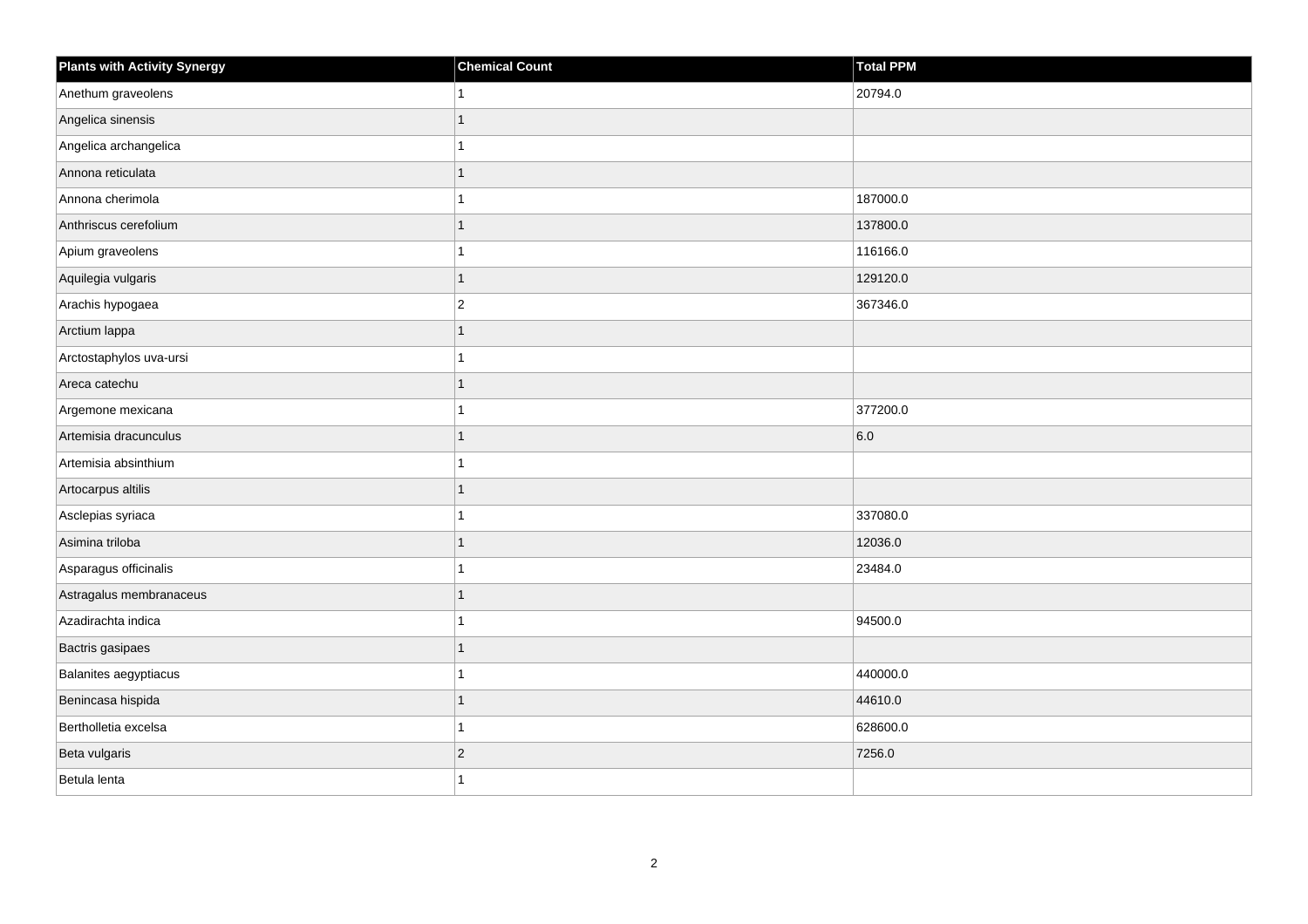| <b>Plants with Activity Synergy</b> | <b>Chemical Count</b> | <b>Total PPM</b> |
|-------------------------------------|-----------------------|------------------|
| Bidens pilosa                       | 1                     |                  |
| Bixa orellana                       |                       |                  |
| Borago officinalis                  |                       |                  |
| Brassica rapa                       |                       | 2950.0           |
| Brassica oleracea var. viridis I.   | 1                     |                  |
| Brassica oleracea var. sabellica I. |                       | 17760.0          |
| Brassica oleracea var. italica      | $ 2\rangle$           |                  |
| Brassica oleracea var. gemmifera    |                       | 6426.0           |
| Brassica oleracea var. capitata I.  | $\mathbf{1}$          | 9360.0           |
| Brassica oleracea var. botrytis I.  | $\vert$ 2             | 13072.0          |
| Brassica oleracea                   |                       | 4444.0           |
| Brassica nigra                      |                       | 7952.0           |
| Brassica napus var. napobrassica    | 1                     | 6770.0           |
| Brassica chinensis                  |                       | 16668.0          |
| Bupleurum chinense                  |                       |                  |
| <b>Buxus sempervirens</b>           |                       |                  |
| Cajanus cajan                       |                       | 48944.0          |
| Calea zacatechichi                  | 1                     |                  |
| Calendula officinalis               | $ 2\rangle$           | 355000.68        |
| Calotropis sp.                      |                       | 234000.0         |
| Camellia sinensis                   | $\overline{2}$        |                  |
| Cananga odorata                     |                       |                  |
| Canarium indicum                    |                       | 272420.0         |
| Cannabis sativa                     |                       | 501200.0         |
| Capparis spinosa                    | 1                     | 4230.0           |
| Capsicum frutescens                 |                       | 16972.0          |
| Capsicum annuum                     |                       | 59742.0          |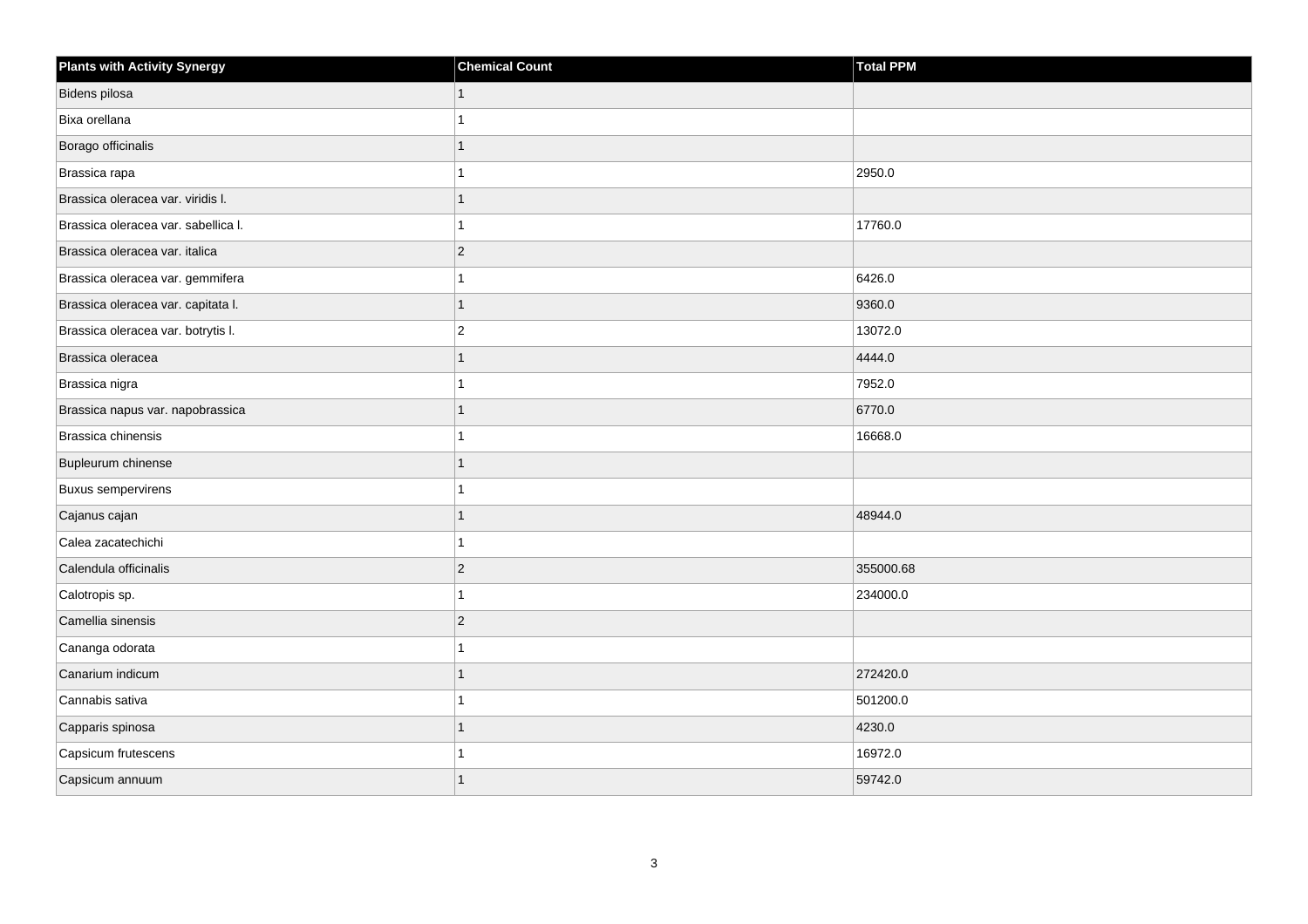| <b>Plants with Activity Synergy</b> | <b>Chemical Count</b> | Total PPM |
|-------------------------------------|-----------------------|-----------|
| Carica papaya                       |                       | 11852.0   |
| Carthamus tinctorius                |                       | 962788.0  |
| Carum carvi                         |                       | 93428.0   |
| Carya illinoensis                   |                       |           |
| Catalpa bignonioides                |                       |           |
| Caulophyllum thalictroides          |                       |           |
| Cedrus deodora                      |                       | 84930.0   |
| Ceiba pentandra                     | 1                     |           |
| Centaurea cyanus                    |                       |           |
| Centaurea calcitrapa                |                       |           |
| Centaurium erythraea                |                       |           |
| Centella asiatica                   |                       |           |
| Ceratonia siliqua                   |                       |           |
| Chamaelirium luteum                 | 1                     |           |
| Cicer arietinum                     |                       | 58620.0   |
| Cichorium intybus                   | 1                     | 22596.0   |
| Cichorium endivia                   |                       | 24154.0   |
| Cimicifuga racemosa                 |                       |           |
| Cinnamomum aromaticum               |                       |           |
| Citrullus lanatus                   |                       | 420560.0  |
| Citrullus colocynthis               |                       |           |
| Citrus sinensis                     | 1                     | 2718.0    |
| Citrus reticulata                   |                       | 4352.0    |
| Citrus paradisi                     |                       | 4180.0    |
| Citrus aurantiifolia                |                       | 6120.0    |
| Cnicus benedictus                   |                       | 131040.0  |
| Cocos nucifera                      |                       | 37388.0   |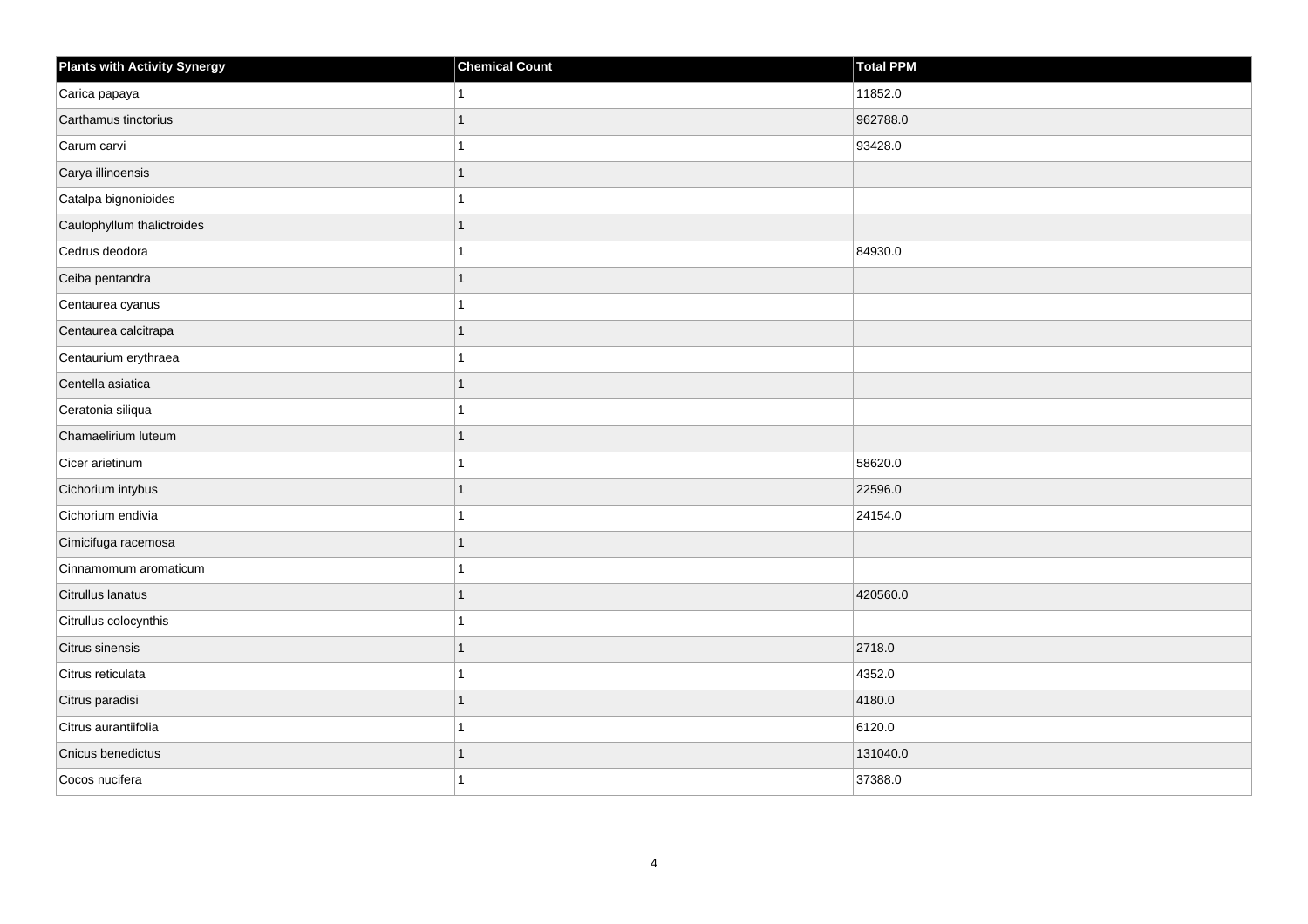| <b>Plants with Activity Synergy</b> | <b>Chemical Count</b> | Total PPM |
|-------------------------------------|-----------------------|-----------|
| Coffea arabica                      | 1                     |           |
| Coix lacryma-jobi                   |                       |           |
| Colchicum autumnale                 |                       |           |
| Colocasia esculenta                 |                       | 33800.0   |
| Corchorus olitorius                 | 1                     | 204050.0  |
| Coriandrum sativum                  |                       | 36520.0   |
| Cornus mas                          | 1                     |           |
| Corylus avellana                    |                       | 37700.0   |
| Crataegus rhipidophylla             |                       |           |
| Crataegus laevigata                 |                       |           |
| Crocus sativus                      | 1                     |           |
| Croton tiglium                      |                       | 190000.0  |
| Cryptostegia grandifolia            | 1                     | 59640.0   |
| Cryptotaenia japonica               |                       |           |
| Cucumis sativus                     |                       | 1325476.0 |
| Cucumis melo                        |                       | 1945784.0 |
| Cucurbita spp                       | 1                     | 10440.0   |
| Cucurbita pepo                      | $\overline{2}$        | 483707.0  |
| Cucurbita maxima                    | 1                     | 303500.0  |
| Cucurbita foetidissima              |                       |           |
| Cyamopsis tetragonoloba             |                       |           |
| Cydonia oblonga                     | 1                     |           |
| Cynara cardunculus                  |                       | 6110.0    |
| Cyperus rotundus                    |                       |           |
| Cytisus scoparius                   | 1                     | 61920.0   |
| Datura stramonium                   |                       | 90000.0   |
| Daucus carota                       | 1                     | 97770.0   |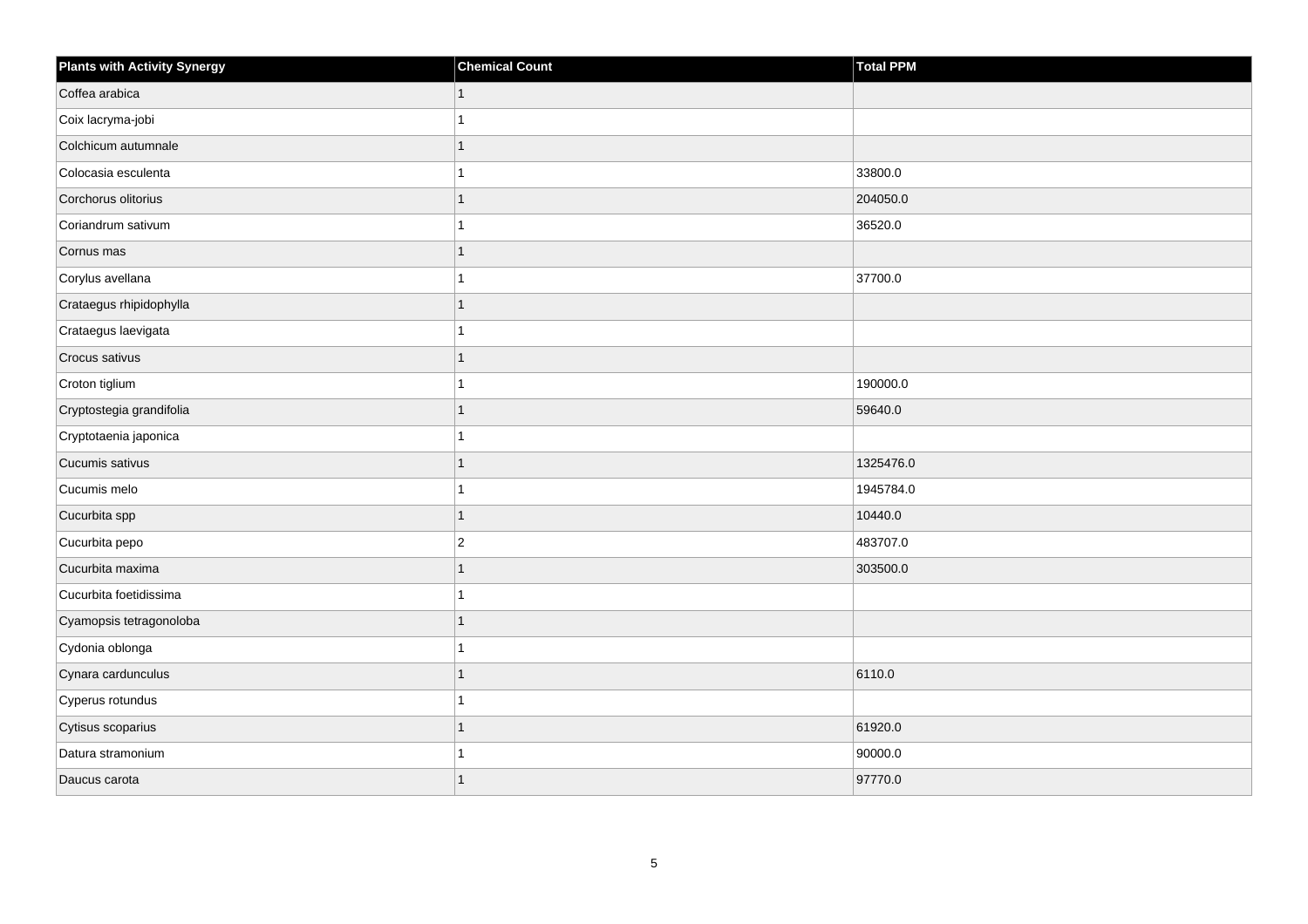| <b>Plants with Activity Synergy</b> | <b>Chemical Count</b> | <b>Total PPM</b> |
|-------------------------------------|-----------------------|------------------|
| Dioscorea pentaphylla               | 1                     | 4100.0           |
| Dipsacus fullonum                   | 1                     |                  |
| Dipteryx odorata                    | $\overline{c}$        | 7700.0           |
| Dodonaea viscosa                    | $\mathbf{1}$          | 216940.0         |
| Echinacea angustifolia              |                       |                  |
| Elaeis guineensis                   | 1                     |                  |
| Elettaria cardamomum                | 1                     | 21000.0          |
| Eriobotrya japonica                 | 1                     |                  |
| Eruca sativa                        | 1                     |                  |
| Erythrina crista-galli              | $\mathbf{1}$          | 63120.0          |
| Eucalyptus globulus                 | 1                     |                  |
| Eucommia ulmoides                   | $\overline{1}$        |                  |
| Euonymus atropurpureus              | 1                     |                  |
| Euphorbia hirta                     | $\overline{1}$        |                  |
| Fagopyrum esculentum                | 1                     | 12156.0          |
| Ferula assa-foetida                 | $\overline{1}$        |                  |
| Ficus carica                        |                       | 223786.0         |
| Filipendula ulmaria                 | $\overline{1}$        |                  |
| Foeniculum vulgare                  | 1                     | 37078.0          |
| Fragaria spp                        | $\overline{c}$        | 333422.0         |
| Frangula purshiana                  | 1                     |                  |
| Ganoderma lucidum                   | $\overline{1}$        |                  |
| Ginkgo biloba                       | 1                     | 25778.0          |
| Gloriosa superba                    | $\overline{1}$        |                  |
| Glycine max                         | $\overline{c}$        | 252164.0         |
| Glycyrrhiza glabra                  | $\overline{1}$        | 1134.0           |
| Gossypium sp                        | $\overline{2}$        | 208656.0         |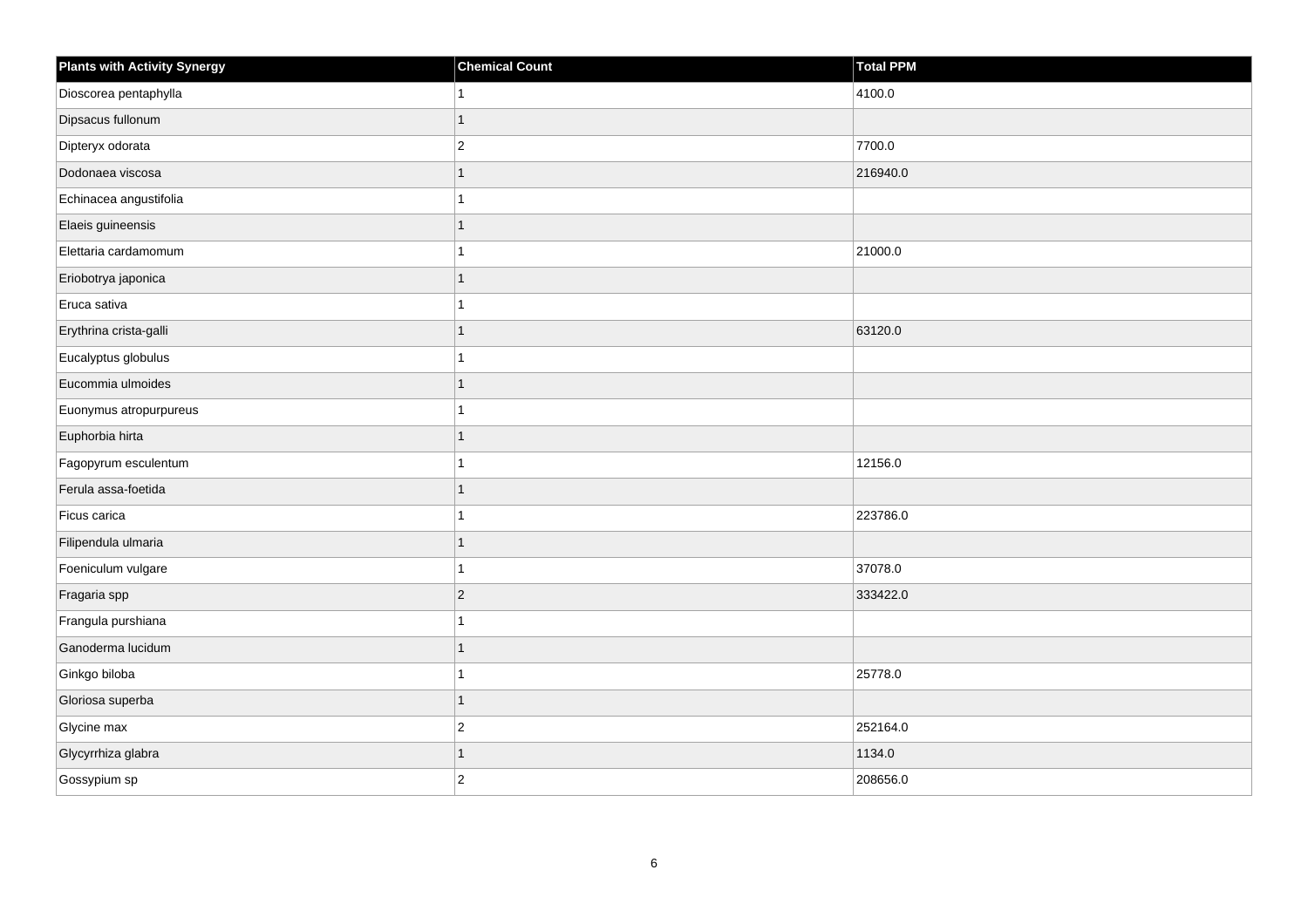| <b>Plants with Activity Synergy</b> | <b>Chemical Count</b> | Total PPM |
|-------------------------------------|-----------------------|-----------|
| Harpagophytum procumbens            | 1                     |           |
| Hedeoma pulegioides                 |                       |           |
| Hedera helix                        | 1                     | 91260.0   |
| Helianthus annuus                   |                       | 700000.0  |
| Hibiscus sabdariffa                 | 1                     |           |
| Hippophae rhamnoides                |                       |           |
| Holarrhena pubescens                | $\mathbf{1}$          | 328200.0  |
| Hordeum vulgare                     | $\overline{2}$        | 48070.0   |
| Houttuynia cordata                  | $\mathbf{1}$          |           |
| Hyoscyamus niger                    |                       | 438792.0  |
| Ipomoea batatas                     | 1                     | 8174.0    |
| Iris versicolor                     | 1                     |           |
| Isatis tinctoria                    | 1                     | 145920.0  |
| Jasminum officinale                 |                       |           |
| Jatropha curcas                     | $\mathbf{1}$          | 324480.0  |
| Juglans regia                       |                       | 1065520.0 |
| Juglans nigra                       |                       |           |
| Juglans cinerea                     | 1                     | 697848.0  |
| Juniperus communis                  | $\mathbf{1}$          |           |
| Justicia adhatoda                   |                       | 63400.0   |
| Lablab purpureus                    |                       | 164.0     |
| Lactuca scariola                    |                       | 408320.0  |
| Lactuca sativa                      |                       | 15666.0   |
| Lagenaria siceraria                 |                       | 677430.0  |
| Laurus nobilis                      | $\mathbf{1}$          |           |
| Lawsonia inermis                    |                       | 71640.0   |
| Lens culinaris                      |                       | 19970.0   |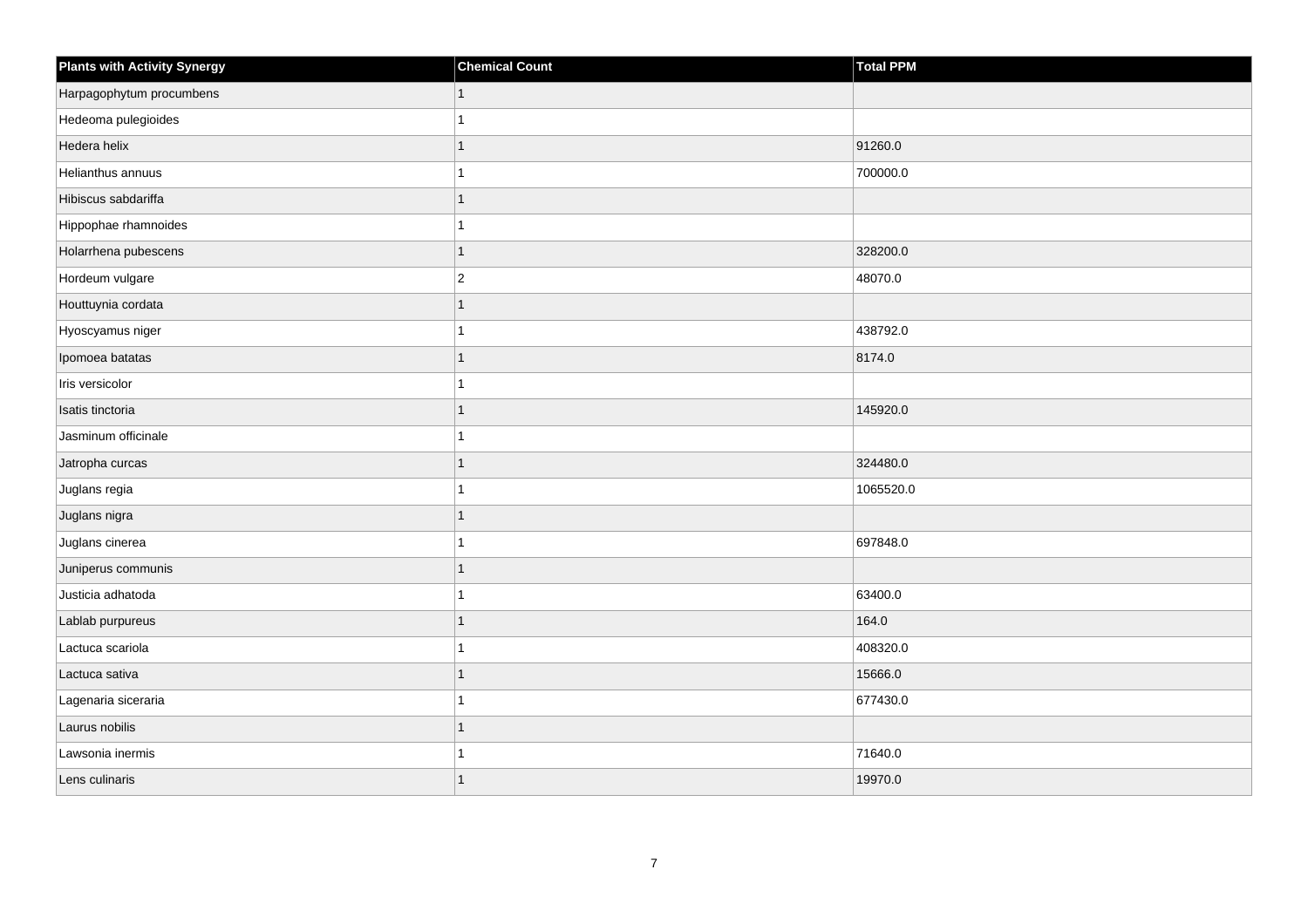| <b>Plants with Activity Synergy</b> | <b>Chemical Count</b> | Total PPM |
|-------------------------------------|-----------------------|-----------|
| Lentinus edodes                     |                       |           |
| Leonotis nepetaefolia               |                       | 90440.0   |
| Lepidium sativum                    |                       | 28680.0   |
| Lepidium meyenii                    | 1                     |           |
| Ligustrum lucidum                   |                       |           |
| Ligustrum japonicum                 |                       |           |
| Linum usitatissimum                 |                       | 200000.0  |
| Lobelia inflata                     | 1                     |           |
| Lonicera japonica                   |                       |           |
| Luffa aegyptiaca                    | 1                     | 457800.0  |
| Lupinus albus                       |                       | 44550.0   |
| Lycium chinense                     |                       |           |
| Lycopersicon esculentum             |                       | 27440.0   |
| Lycopodium clavatum                 |                       |           |
| Macadamia spp                       |                       | 29450.0   |
| Maclura pomifera                    |                       |           |
| Mangifera indica                    |                       | 1530.0    |
| Manihot esculenta                   | 1                     | 2800.0    |
| Matricaria recutita                 | $\overline{2}$        |           |
| Medicago sativa                     | $\overline{2}$        |           |
| Melilotus officinalis               |                       |           |
| Mentha x piperita                   |                       |           |
| Mentha spicata                      |                       |           |
| Menyanthes trifoliata               |                       |           |
| Mimosa pudica                       |                       | 173400.0  |
| Momordica charantia                 | 1                     | 76384.0   |
| Monarda punctata                    |                       |           |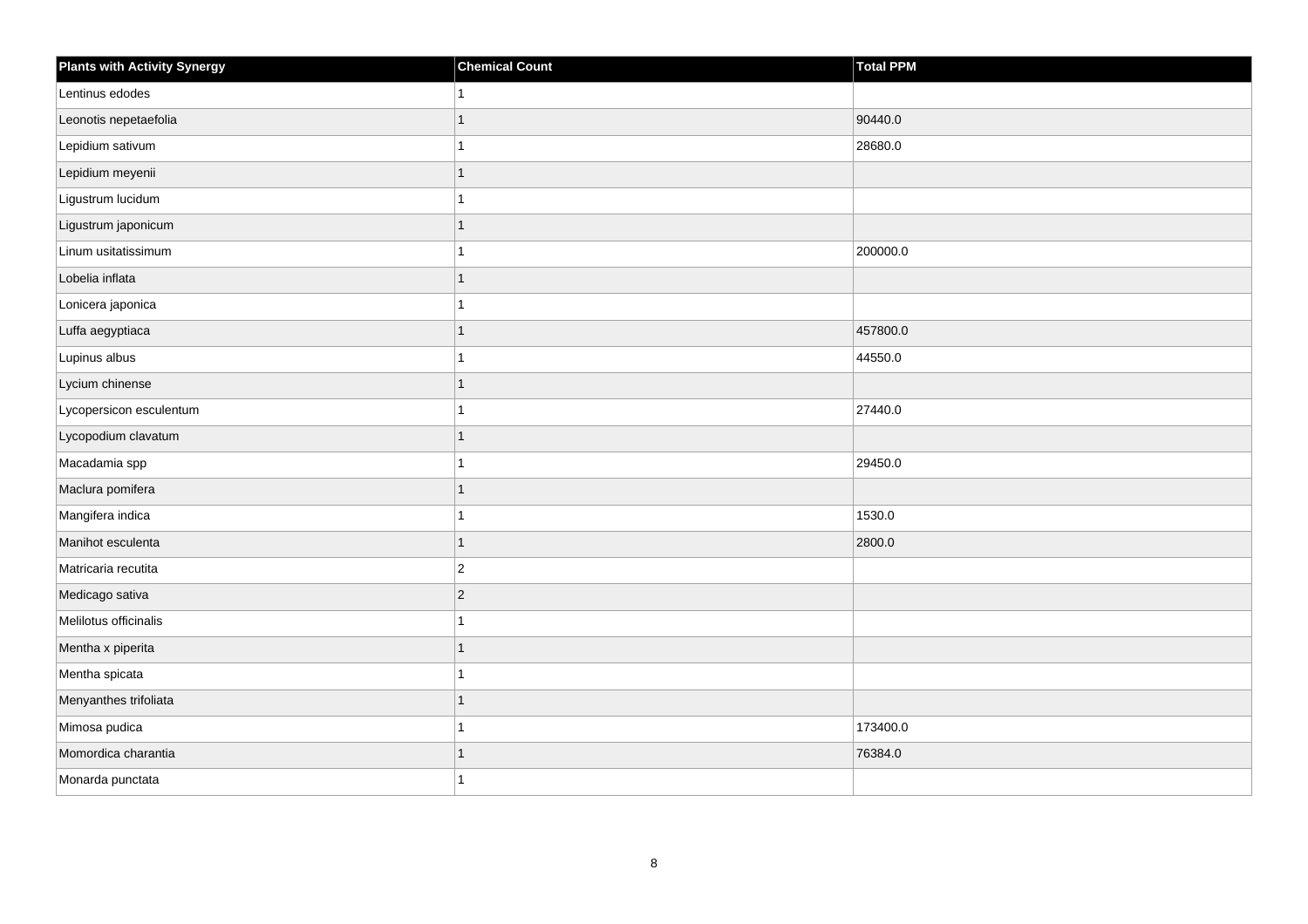| <b>Plants with Activity Synergy</b> | <b>Chemical Count</b> | <b>Total PPM</b> |
|-------------------------------------|-----------------------|------------------|
| Morinda citrifolia                  | $\mathbf{1}$          |                  |
| Morus alba                          |                       |                  |
| Mucuna pruriens                     |                       | 61360.0          |
| Murraya sp                          |                       |                  |
| Musa x paradisiaca                  |                       | 4352.0           |
| Myristica fragrans                  |                       | 12000.0          |
| Myrtus communis                     | $\mathbf{1}$          |                  |
| Nelumbo nucifera                    |                       | 18612.0          |
| Nepeta cataria                      |                       |                  |
| Nerium oleander                     |                       |                  |
| Nicotiana tabacum                   |                       | 140000.0         |
| Nigella sativa                      |                       | 466918.0         |
| Ocimum tenuiflorum                  | $\mathbf{1}$          |                  |
| Ocimum sanctum                      |                       |                  |
| Ocimum basilicum                    | 1                     |                  |
| Oenothera biennis                   | $\overline{2}$        | 455596.0         |
| Olea europaea                       |                       | 56000.0          |
| Ononis spinosa                      |                       |                  |
| Opuntia ficus-indica                | $\mathbf{1}$          | 267180.0         |
| Origanum vulgare                    |                       | 2262.0           |
| Origanum majorana                   |                       | 20000.0          |
| Oryza sativa                        |                       | 23760.0          |
| Pachira aquatica                    |                       | 127600.0         |
| Pachyrhizus erosus                  |                       |                  |
| Paeonia lactiflora                  | $\mathbf{1}$          |                  |
| Panax quinquefolius                 | $\overline{2}$        |                  |
| Panax ginseng                       | $ 2\rangle$           |                  |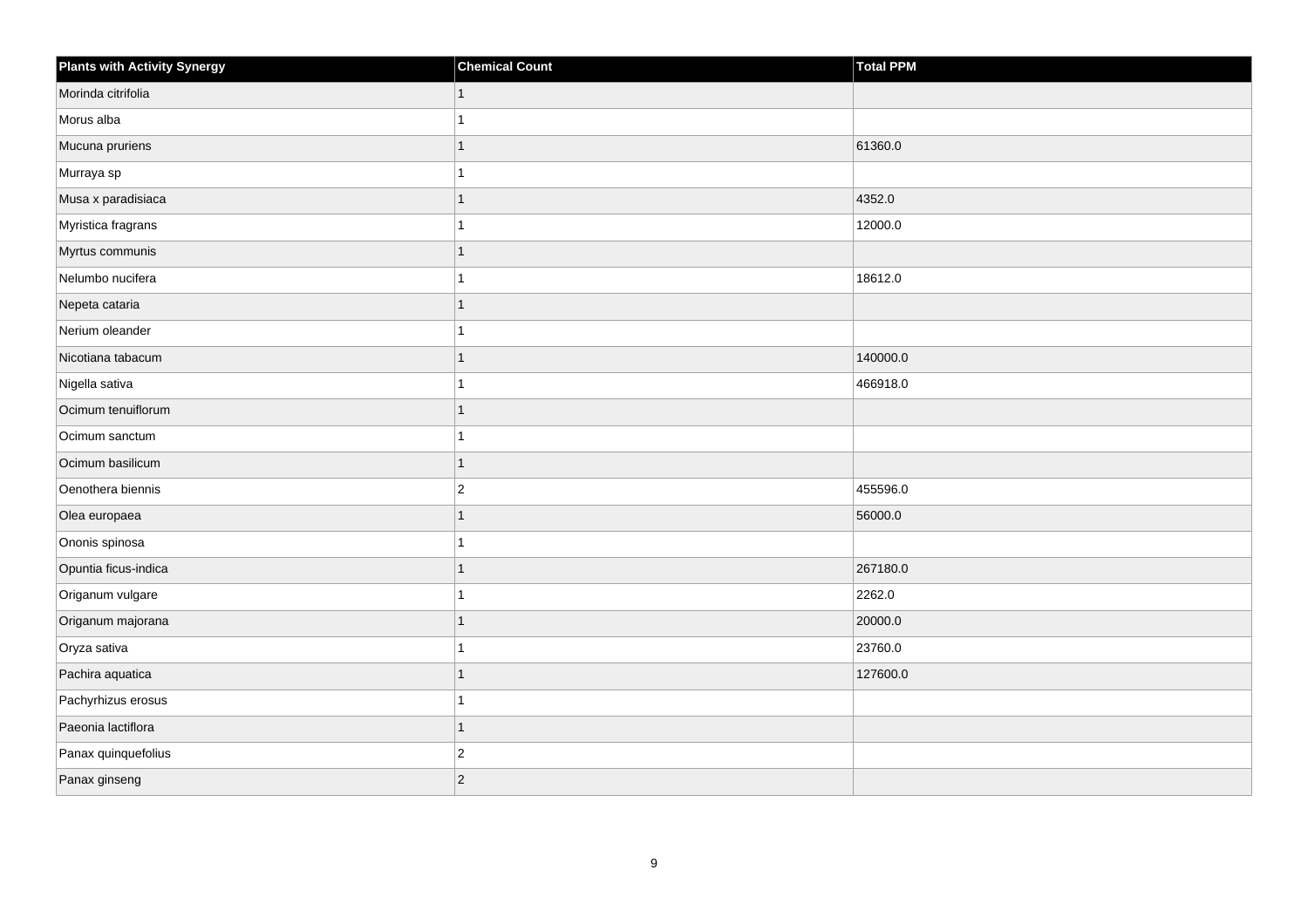| <b>Plants with Activity Synergy</b> | <b>Chemical Count</b> | Total PPM |
|-------------------------------------|-----------------------|-----------|
| Papaver somniferum                  |                       | 618930.0  |
| Papaver bracteatum                  | 1                     | 767040.0  |
| Passiflora edulis                   | 1                     |           |
| Pastinaca sativa                    | $\overline{1}$        | 76660.0   |
| Perilla frutescens                  | 1                     |           |
| Persea americana                    | 1                     | 1010880.0 |
| Petasites hybridus                  | 1                     |           |
| Phaseolus vulgaris                  | $\overline{1}$        | 35200.0   |
| Phaseolus lunatus                   | 1                     | 19018.0   |
| Phoenix dactylifera                 | $\overline{1}$        | 18000.0   |
| Phyllanthus emblica                 | 1                     | 140800.0  |
| Physalis peruviana                  | 1                     | 83660.0   |
| Physostigma venenosum               | 1                     |           |
| Pimpinella anisum                   | $\overline{1}$        |           |
| Pinus walliciana                    | 1                     |           |
| Pinus pinea                         | $\overline{1}$        |           |
| Pinus gerardiana                    |                       |           |
| Pinus edulis                        | 1                     |           |
| Piper nigrum                        | 1                     | 29500.0   |
| Pistacia vera                       | $\overline{1}$        | 221760.0  |
| Pisum sativum                       | $\overline{c}$        | 29216.0   |
| Plantago psyllium                   | $\overline{1}$        |           |
| Plantago ovata                      | 1                     | 48750.0   |
| Plantago major                      | $\overline{c}$        | 100002.0  |
| Plantago asiatica                   | 1                     |           |
| Polygonum aviculare                 | 1                     |           |
| Polypodium vulgare                  | 1                     |           |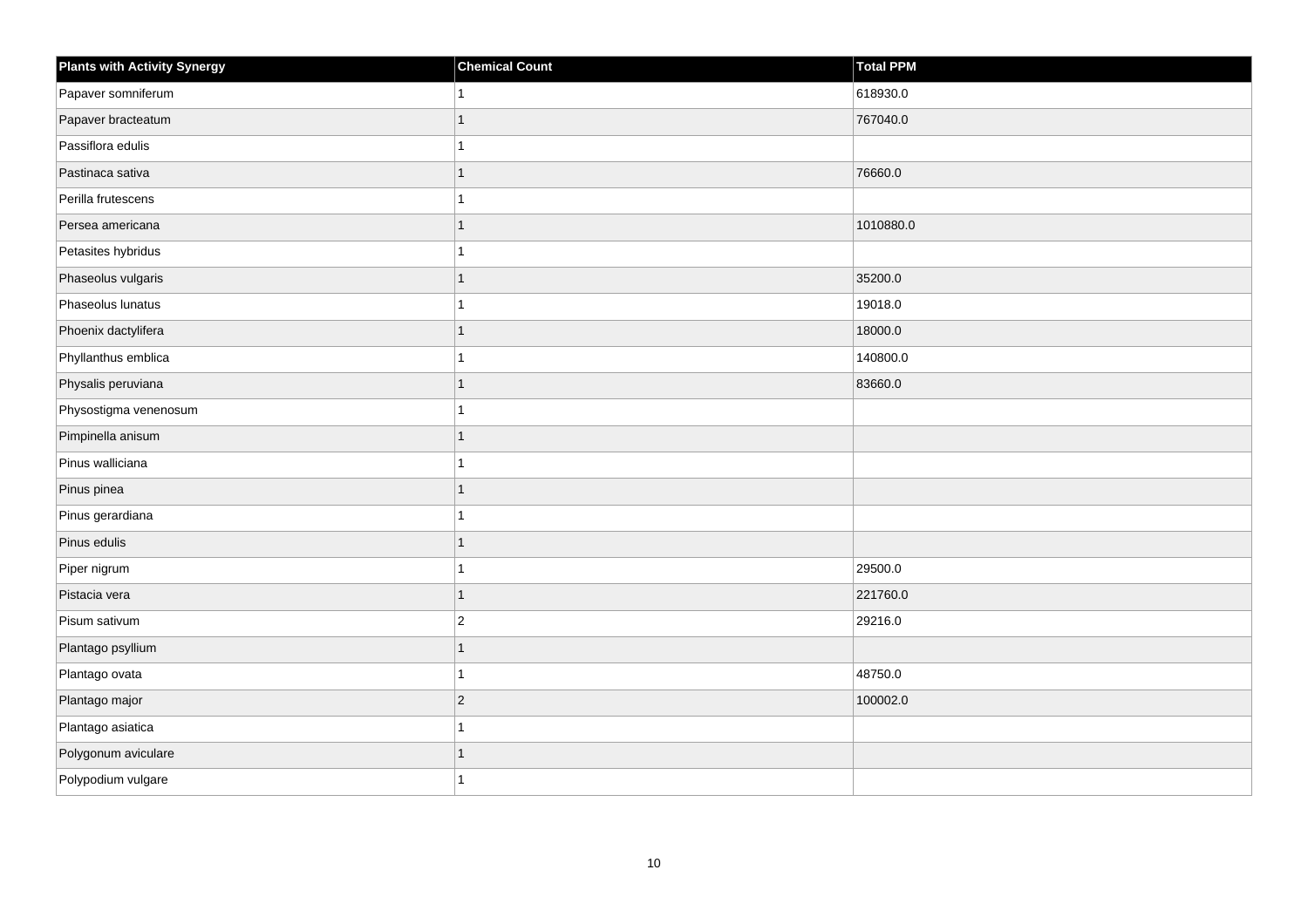| <b>Plants with Activity Synergy</b> | <b>Chemical Count</b> | Total PPM |
|-------------------------------------|-----------------------|-----------|
| Portulaca oleracea                  |                       | 171862.0  |
| Prosopis glandulosa                 |                       |           |
| Prunella vulgaris                   |                       |           |
| Prunus persica                      |                       | 7130.0    |
| Prunus dulcis                       |                       | 246178.0  |
| Prunus domestica                    |                       | 184428.0  |
| Prunus cerasus                      |                       | 345824.0  |
| Prunus armeniaca                    |                       | 833680.0  |
| Psidium guajava                     |                       | 54008.0   |
| Psidium cattleianum                 |                       | 18820.0   |
| Psophocarpus tetragonolobus         | 1                     | 112102.0  |
| Pueraria montana                    |                       |           |
| Punica granatum                     | 1                     |           |
| Pyrus communis                      |                       | 11488.0   |
| Quisqualis indica                   |                       | 48600.0   |
| Raphanus sativus                    |                       | 6200.0    |
| Rhus toxicodendron                  |                       |           |
| Ribes uva-crispa                    |                       | 44682.0   |
| Ribes rubrum                        | $\overline{2}$        | 6604.0    |
| Ribes nigrum                        |                       | 11856.0   |
| Ricinus communis                    |                       |           |
| Robinia pseudoacacia                |                       | 140980.0  |
| Rosa rubiginosa                     |                       |           |
| Rosa multiflora                     |                       |           |
| Rosa canina                         | 1                     | 116640.0  |
| Rosmarinus officinalis              |                       |           |
| Rubus idaeus                        | $\overline{2}$        |           |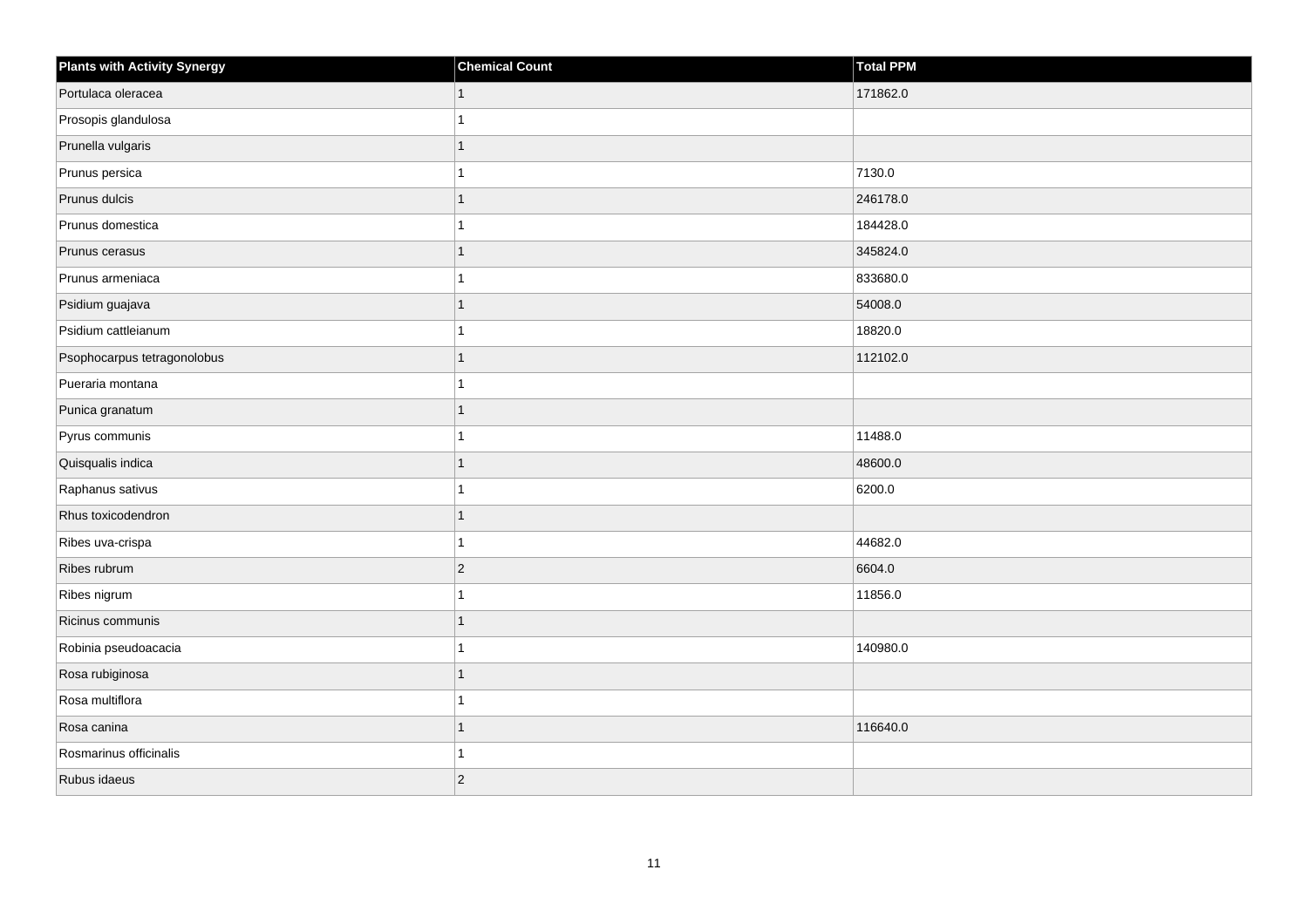| <b>Plants with Activity Synergy</b> | <b>Chemical Count</b> | <b>Total PPM</b> |
|-------------------------------------|-----------------------|------------------|
| Ruta graveolens                     | 1                     |                  |
| Salix alba                          |                       |                  |
| Salvia sp.                          |                       |                  |
| Salvia sclarea                      | $\mathbf{1}$          | 106976.0         |
| Salvia officinalis                  | $\overline{c}$        | 146000.0         |
| Sambucus nigra                      |                       |                  |
| Sambucus canadensis                 |                       | 339200.0         |
| Santalum album                      | 1                     |                  |
| Sassafras albidum                   |                       |                  |
| Satureja hortensis                  | 1                     | 151200.0         |
| Secale cereale                      |                       |                  |
| Senna occidentalis                  |                       | 16328.0          |
| Senna obtusifolia                   | 1                     | 46320.0          |
| Serenoa repens                      | $\mathbf{1}$          |                  |
| Sesamum indicum                     |                       | 557568.0         |
| Silybum marianum                    | 1                     |                  |
| Simarouba glauca                    |                       | 25720.0          |
| Sinapis alba                        |                       | 57220.0          |
| Skimmia arborescens                 | 1                     |                  |
| Solanum tuberosum                   |                       | 3040.0           |
| Solanum nigrum                      |                       | 200380.0         |
| Solanum melongena                   |                       | 8674.0           |
| Solidago gigantea                   |                       |                  |
| Sophora japonica                    |                       | 128260.0         |
| Spartium junceum                    | 1                     | 170624.0         |
| Spinacia oleracea                   |                       | 5226.0           |
| Stachytarpheta cayennensis          |                       |                  |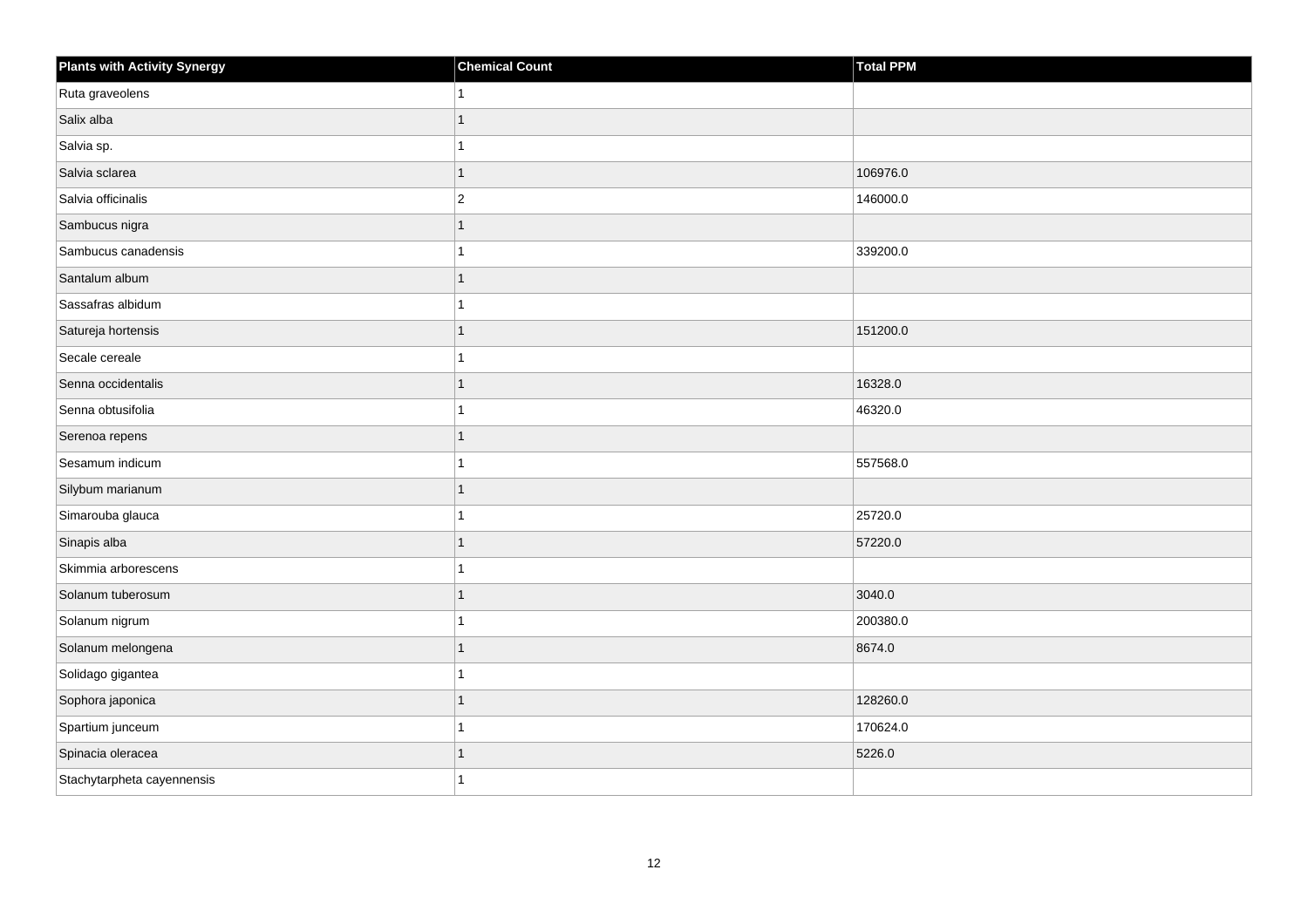| <b>Plants with Activity Synergy</b> | <b>Chemical Count</b> | <b>Total PPM</b> |
|-------------------------------------|-----------------------|------------------|
| Stellaria media                     | $\mathbf{1}$          |                  |
| Sterculia urens                     | 1                     | 12584.0          |
| Strophanthus gratus                 | $\mathbf{1}$          | 180000.0         |
| Strychnos nux-vomica                | $\mathbf{1}$          | 9200.0           |
| Tamarindus indica                   | $\overline{1}$        | 70392.0          |
| Taraxacum officinale                | $\mathbf{1}$          |                  |
| Taxus baccata                       | $\mathbf{1}$          |                  |
| Terminalia pallida                  | $\overline{1}$        |                  |
| Terminalia chebula                  | $\overline{1}$        | 169600.0         |
| Terminalia catappa                  | $\mathbf{1}$          | 368900.0         |
| Terminalia bellirica                | $\overline{1}$        |                  |
| Tetragonia tetragonioides           | $\mathbf{1}$          | 4330.0           |
| Teucrium polium                     | $\mathbf{1}$          |                  |
| Theobroma cacao                     | $\overline{1}$        | 24460.0          |
| Theobroma bicolor                   | $\overline{1}$        |                  |
| Theobroma angustifolium             | $\mathbf{1}$          |                  |
| Thespesia populnea                  | $\overline{1}$        |                  |
| Thevetia peruviana                  | $\mathbf{1}$          |                  |
| Thevetia neriifolia                 | $\mathbf{1}$          |                  |
| Thymus vulgaris                     | $\mathbf{1}$          | 10800.0          |
| Tilia sp.                           | $\mathbf{1}$          |                  |
| Tribulus terrestris                 | $\mathbf{1}$          |                  |
| Trichosanthes kirilowii             | $\overline{1}$        |                  |
| Trichosanthes anguina               | $\mathbf{1}$          | 99000.0          |
| Trifolium pratense                  | $\vert$ 2             |                  |
| Trigonella foenum-graecum           | $\mathbf{1}$          |                  |
| Triticum aestivum                   | $\overline{c}$        | 8.0              |